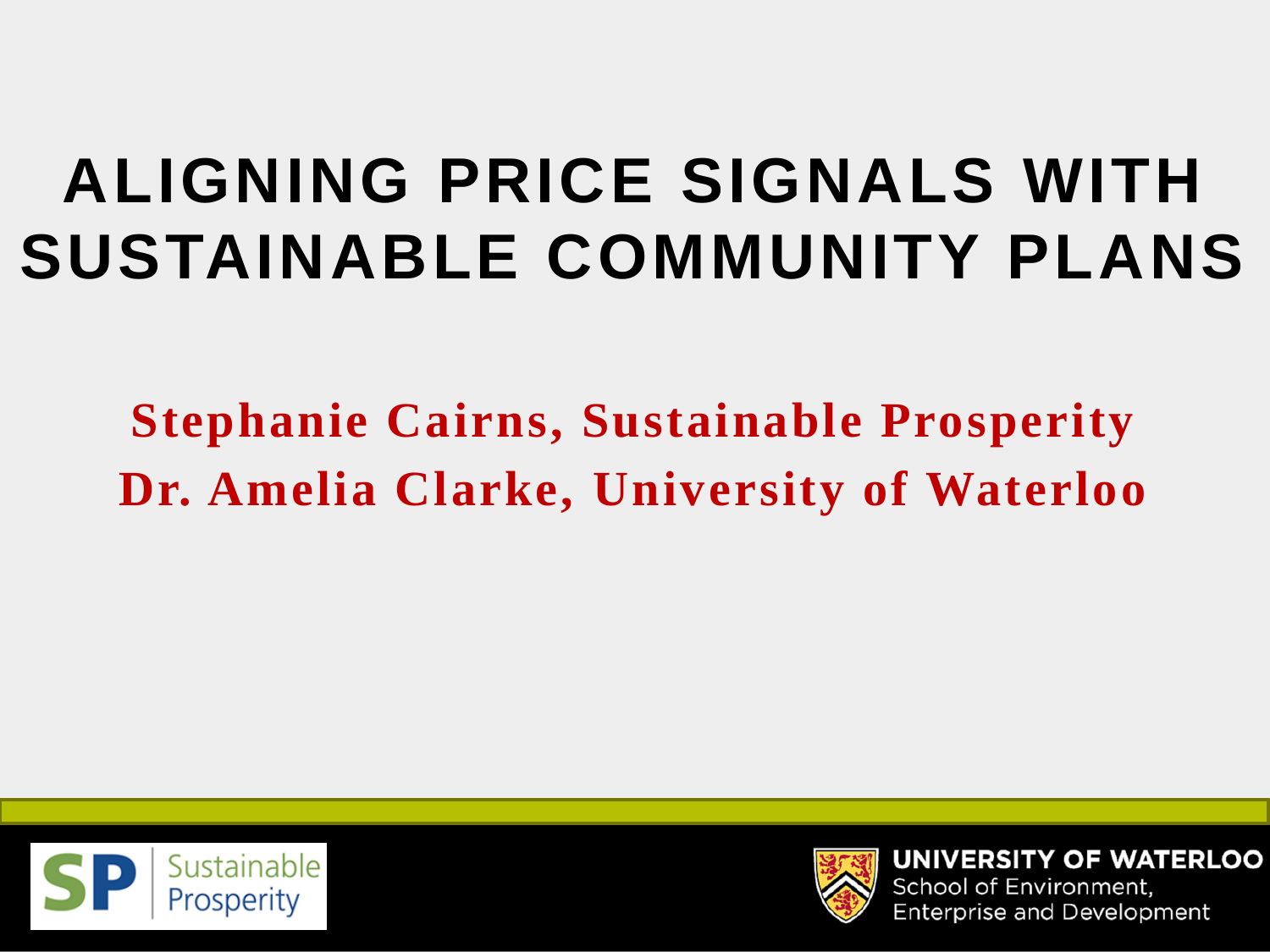#### **SUSTAINABILITY ALIGNMENT MANUAL (SAM)**

#### **Using Market-Based Instruments to Accelerate Sustainability at the Local Level**



**Funded by:** 



Ying Zhou and Vincent Thivierge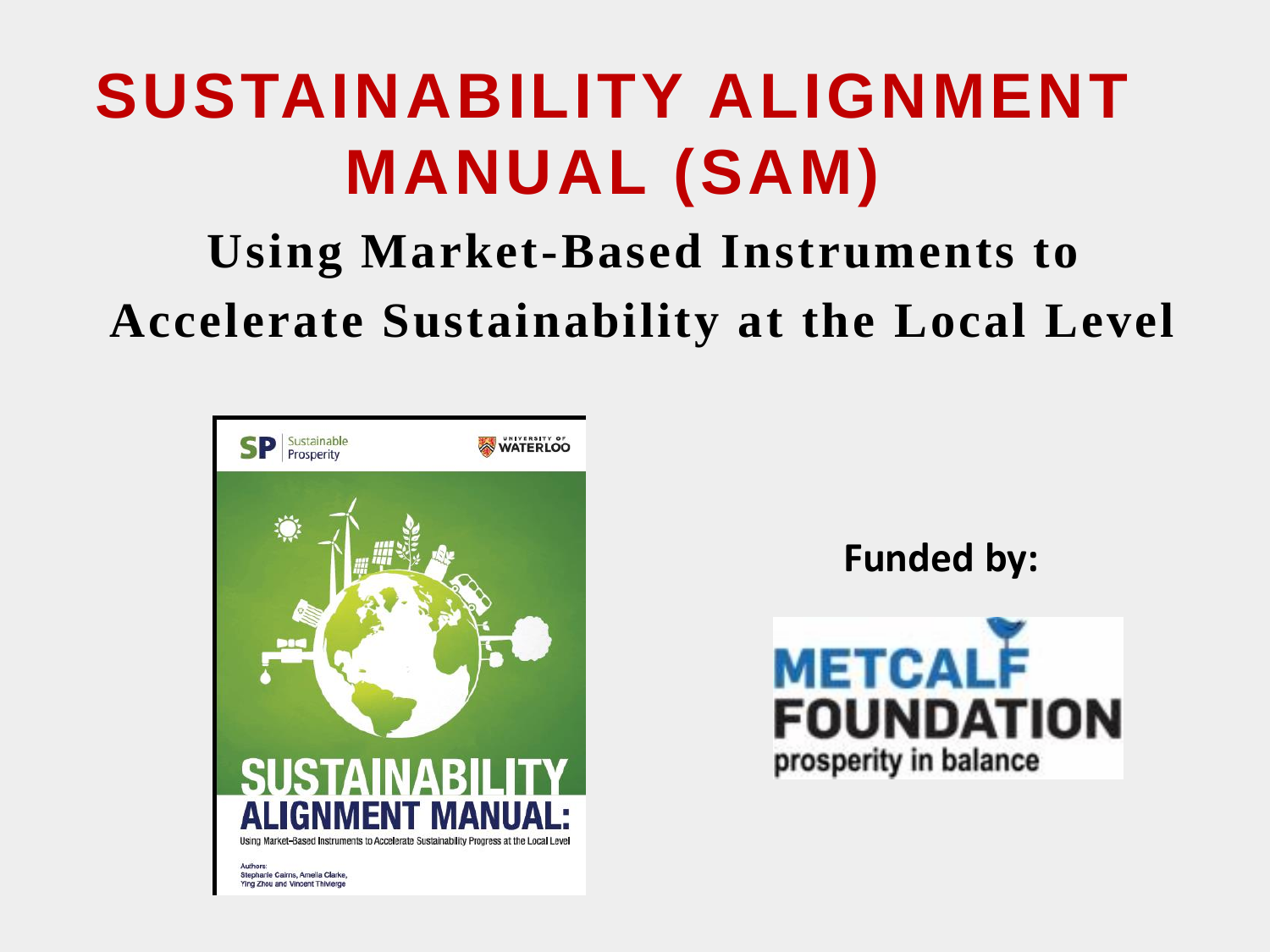## **WHY WE DEVELOPED THE SAM**

**Help align price signals in your community with your sustainability goals** 

- **Encouraging the activities/behaviour you want**
- **Discouraging those you don't**

**Provide an inventory of local-level market-based instruments to support sustainability goals**

**Raise profile of MBIs among the policy options for implementing sustainable community plans (and thus help address the implementation gap)**



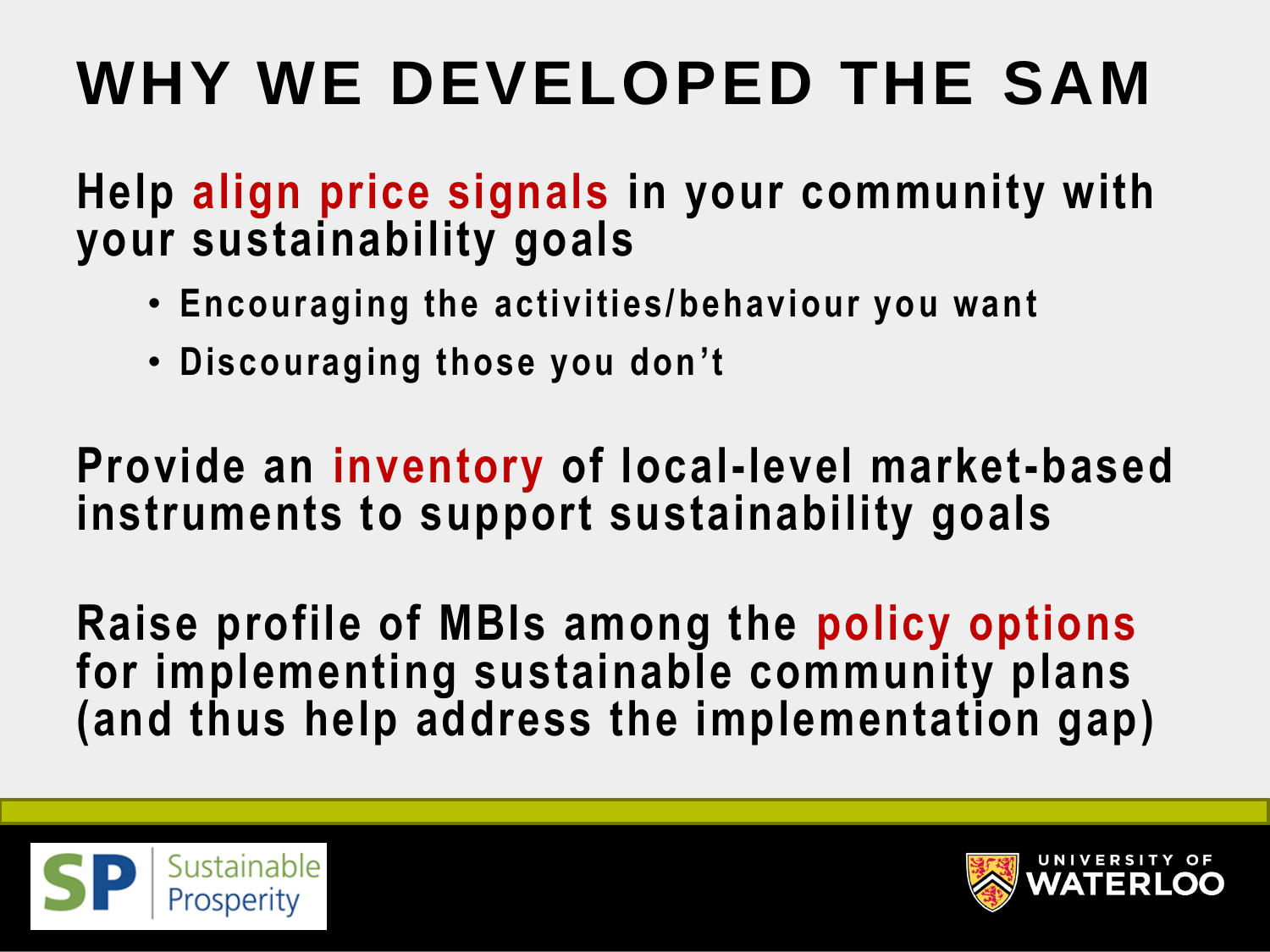## **SAM PROJECT BACKGROUND**

- **Builds on Dr. Amelia Clarke's work on implementing sustainable community plans**
- **Builds on Sustainable Prosperity's work on market-based instruments for local governments**
- **Ying Zhou's Master's thesis, funded by Metcalf Foundation**
- **Reuben DeBoer's related Master's thesis, funded by Sustainable Prosperity, LURA and Mitacs**
- **Designed for Ontario local governments Launched today**



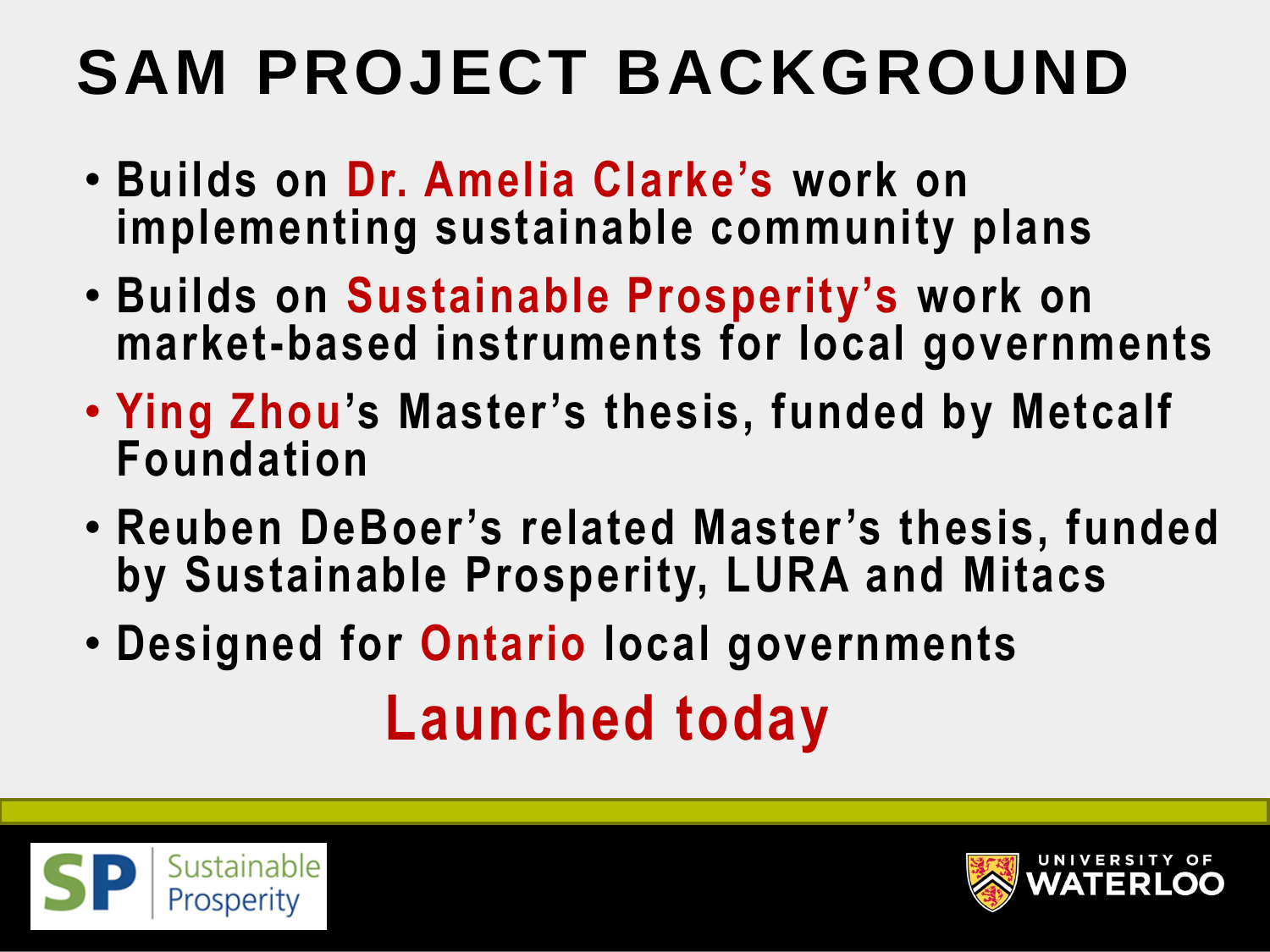# **RESEARCH DESIGN**

- **Development of the draft SAM from the literature**
- **Two focus groups with municipal staff to gather feedback on the SAM - in Waterloo and Kingston**
- **Feedback session on the beta version at the FCM Sustainable Communities Conference**
- **Case studies on five smaller communities to see if MBIs are relevant: Huntsville, Halton Hills, Huron County, Frontenac County, King Township**



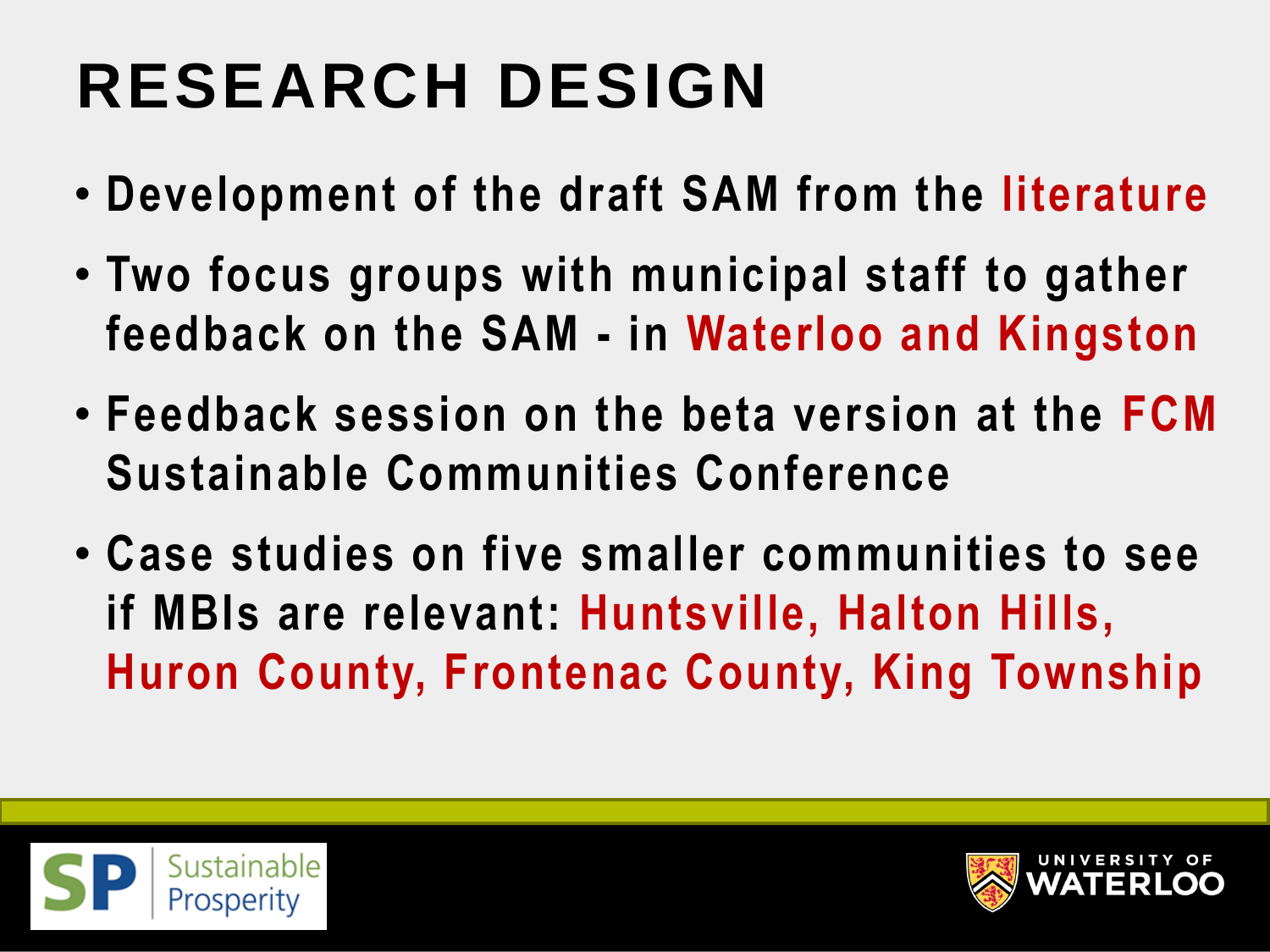# **AGENDA TODAY**

**Introduction to sustainable community plans (SCPs)** 

**Introduction to market-based instruments (MBIs)**

**Introduction to the SAM tool**



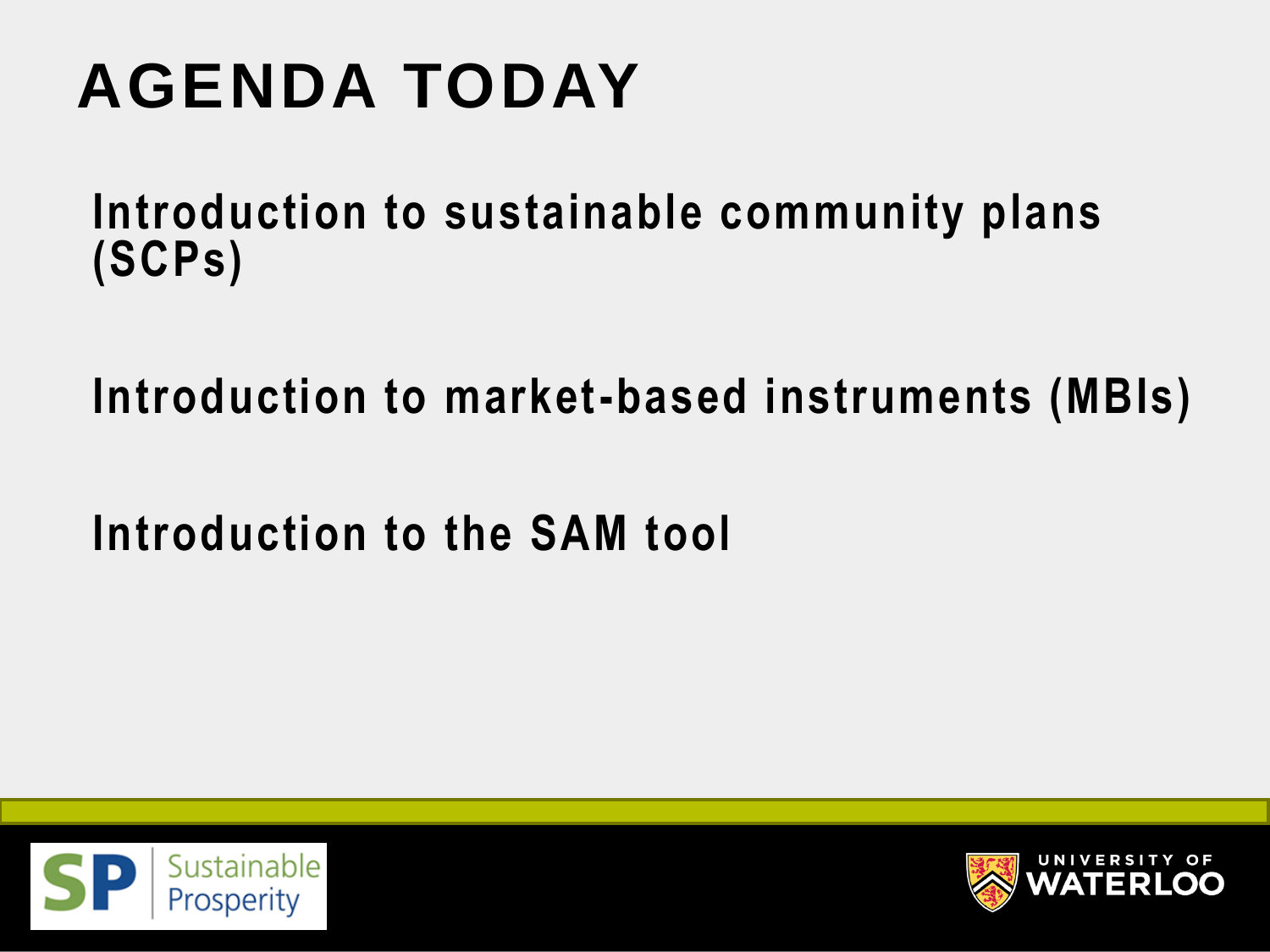## **SUSTAINABLE COMMUNITY PLANS**

- **Called integrated community sustainability plans (ICSP), municipal/official plans with additional sustainability content, Local Agenda 21s, etc.**
- **The Canadian Sustainability Plan Inventory has over 1200 plans listed. Most have been created since the 2005 Gas Tax agreement.**
- **Long-term in their vision**
- **Integrated content – economic, social and ecological content**
- **Bounded by a geographic (local) region**



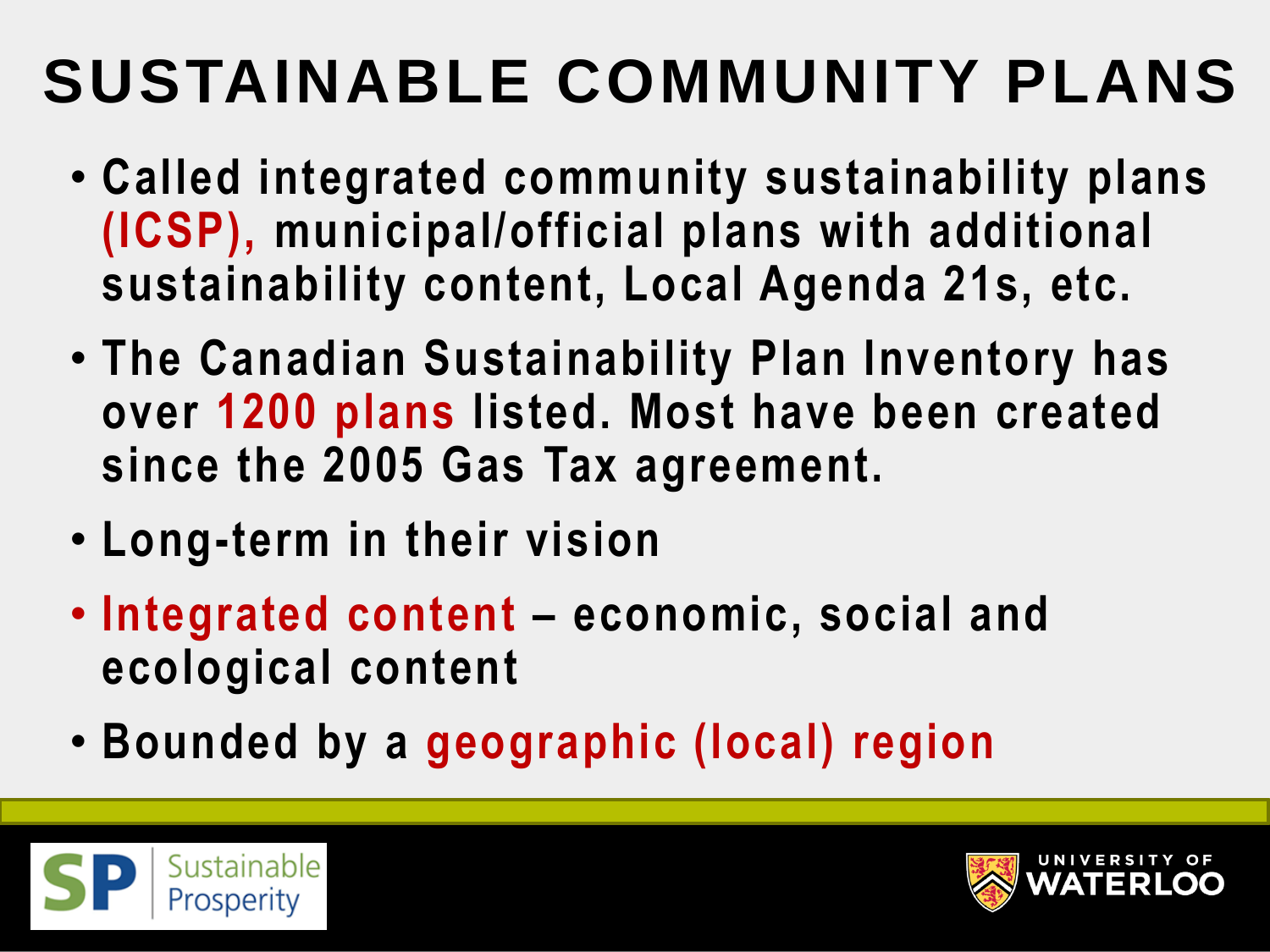#### **Topics by the Category**

#### **Environment:**





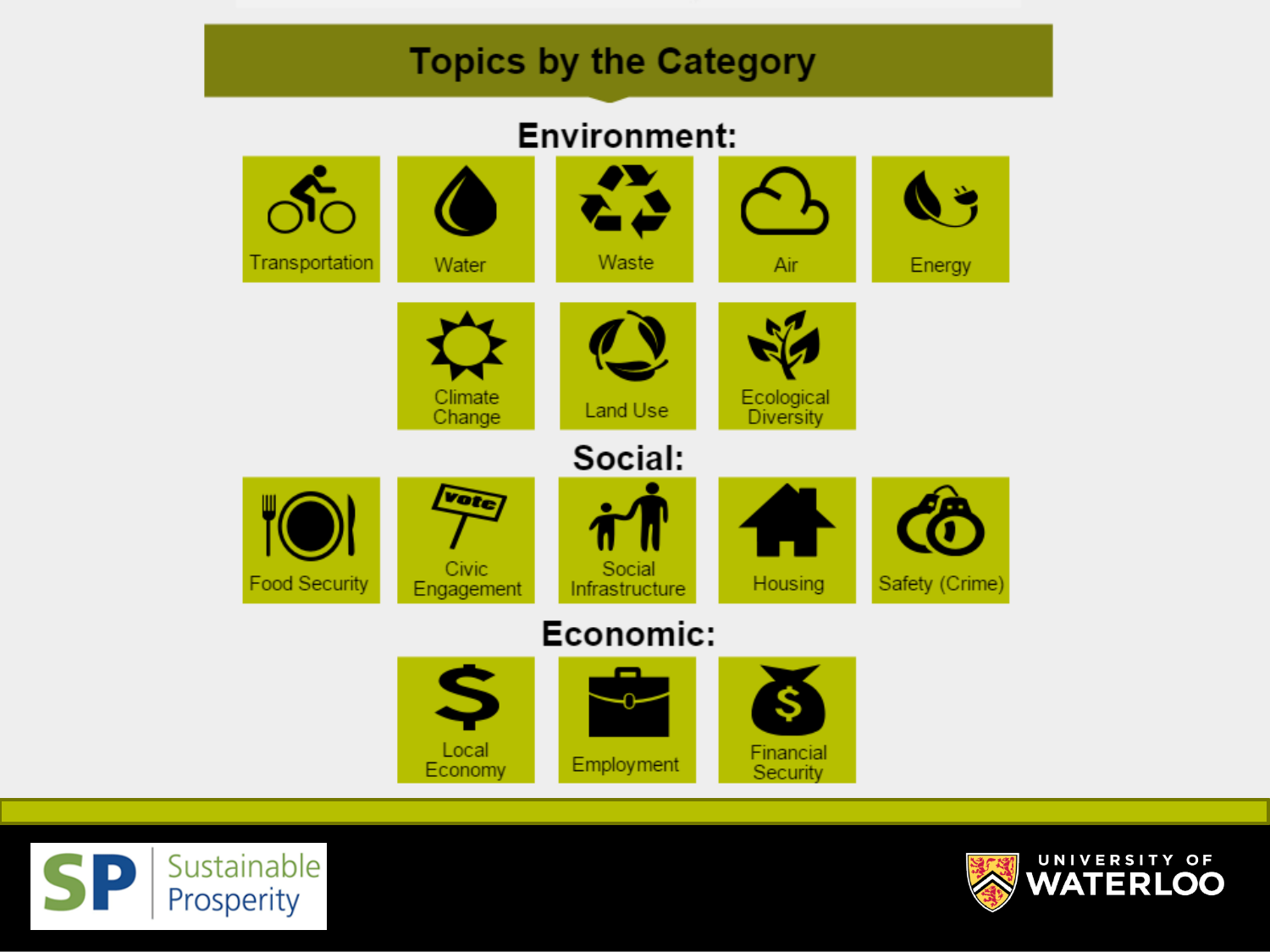#### **MARKET-BASED INCENTIVES (MBIs): A MISSING PIECE OF THE URBAN SUSTAINABILITY PUZZLE**

• **Sustainability ambitions**

**and**

- **Growing service demands**
- **Infrastructure deficits**
- **Fiscal challenges (powers limited to property tax, user fees)**



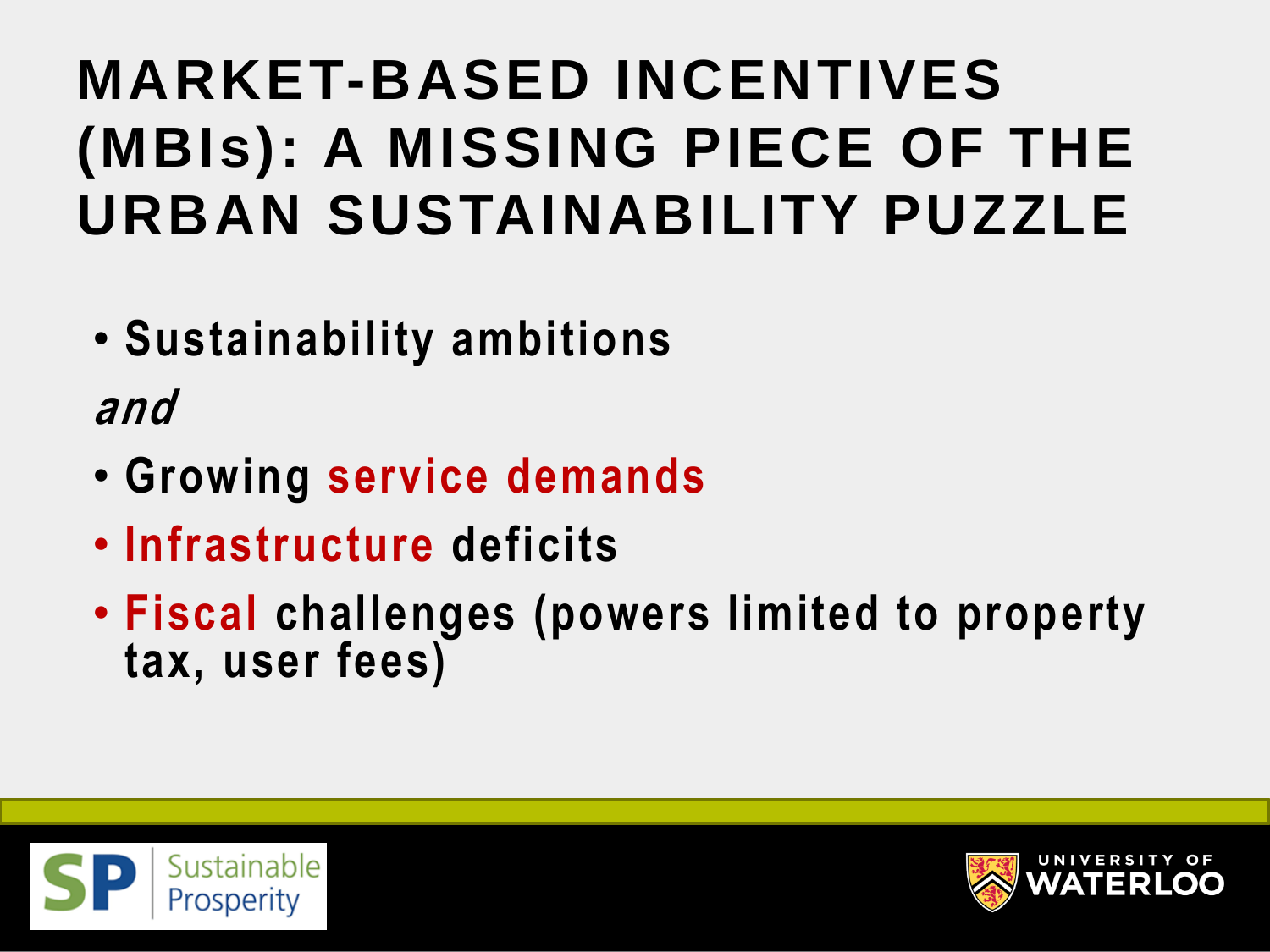# **WHY USE AN MBI?**

- **Adjust market signals to (better) incorporate environmental and social costs and benefits**
- **Incorrect pricing contributes to many urban problems**
	- **e.g., low density, congestion, landfill waste, air quality, infrastructure gap**
- **Many environmental goals can be met at lower cost using MBIs rather than command and control**
	- **But regulations are essential for pollutants with critical thresholds or extreme damages**



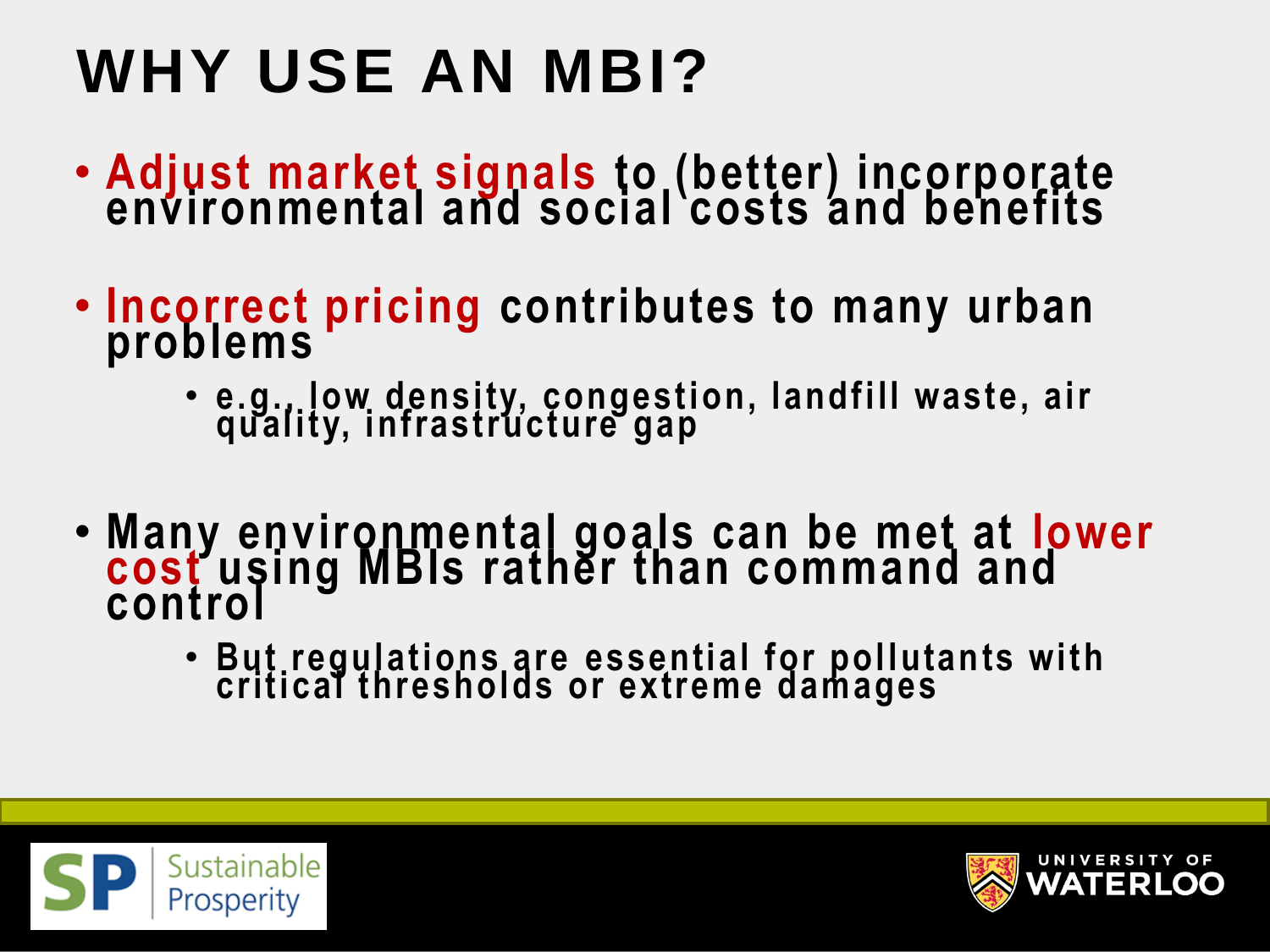# **MAIN TYPES OF MBIs**

- **Price based (market determines response)**
	- **Price: Factor in "external" costs of pollution or scarcity to influence consumer choice** 
		- **e.g., storm water user fees**
	- **Subsidy: reduce relative cost to create financial incentive**
		- **e.g., rain barrel rebates/incentives.**
		- **Includes removal of environmentally harmful subsidies**



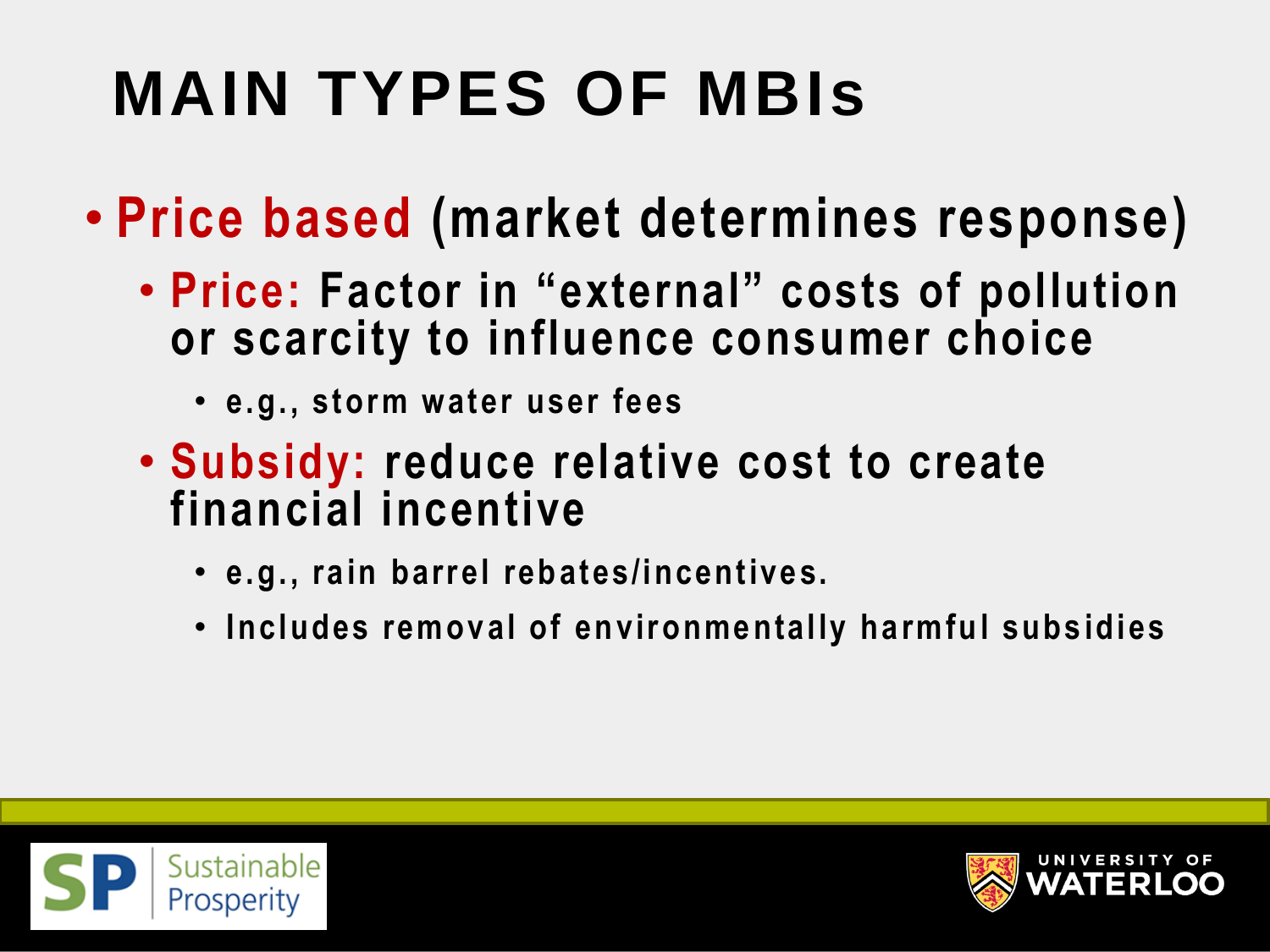# **MAIN TYPES OF MBIs**

- **Rights-based (market determines price)**
	- **Create a new market by granting/selling a right that did not formerly exist**
		- **e.g., water quality permit trading**
- **Market friction reduction**
	- **Non-financial, address market distortion by improving information or growing market demand**
		- **e.g., mandatory home energy labeling, green procurement**



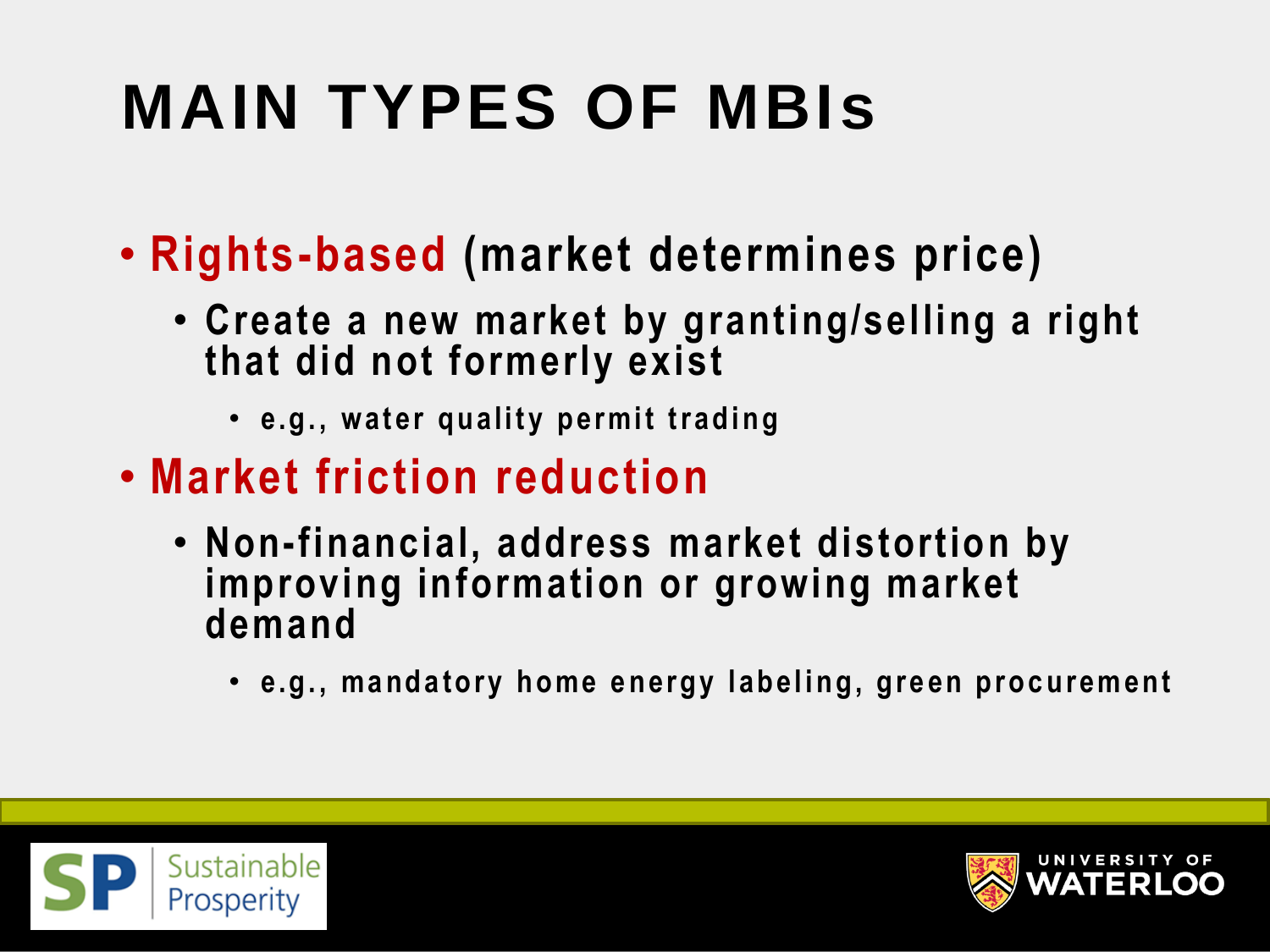# **BRINGING PRICING TO SCPs**

- **Many municipal fees, taxes, and levies established primarily as revenue tools can be adjusted to also create environmental incentives:**
	- **City of Toronto, water pricing strategy 2005 - 2012:** 
		- **Water prices up 6-11%/yr (70% over 7 years)**
		- **Water use declined 15% overall, 24% per capita**



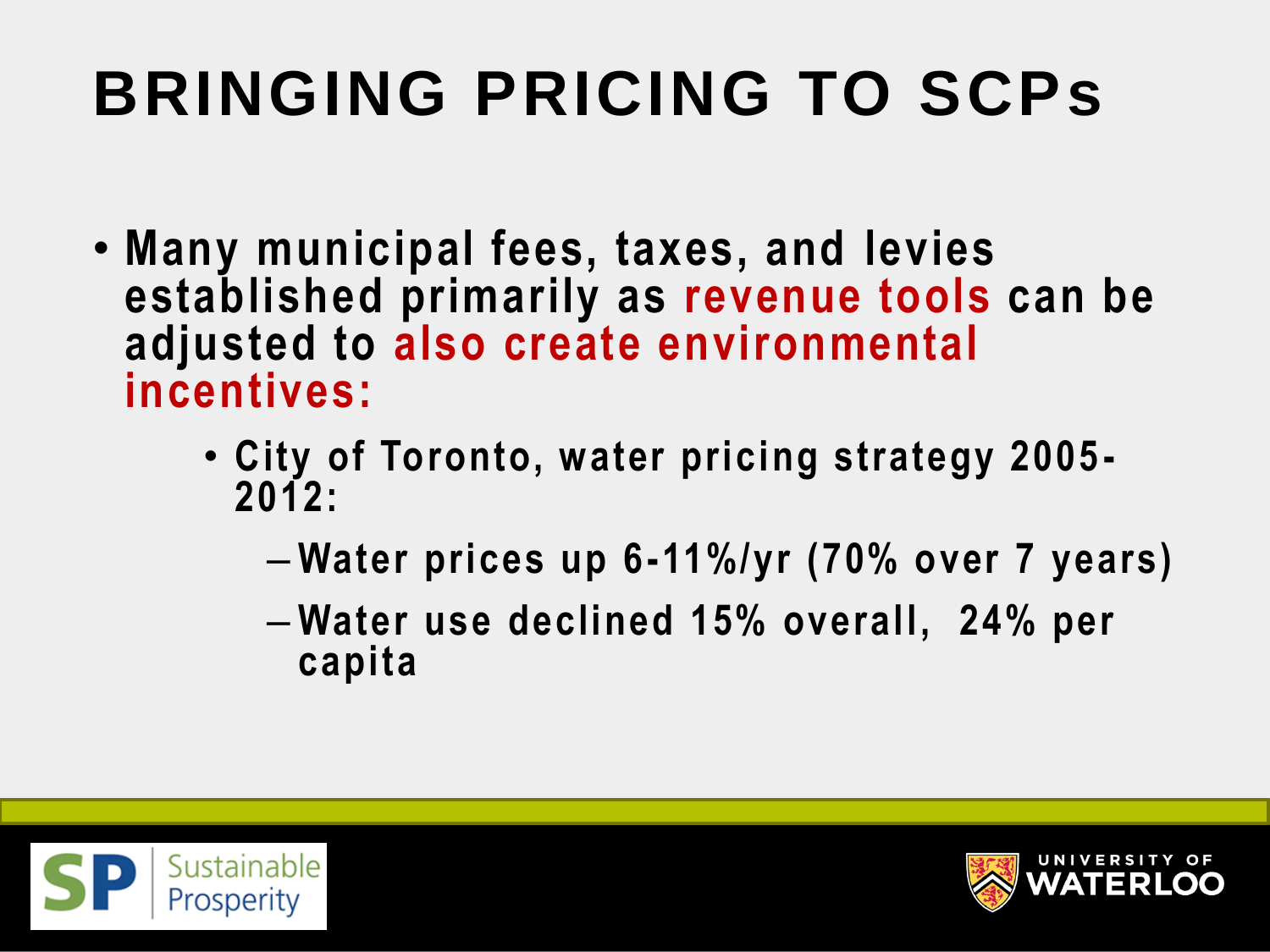## **BRINGING PRICING TO SCPs**

- **Reform existing price structures to remove hidden subsidies**
	- **E.g., marginal cost basis for development charges rather than city-wide average cost basis.**

– **encourages denser urban form**

- **Introduce new charges** 
	- **City of Owen Sound: \$2 'bag tag' program led to 21% drop in waste disposal over 2 years.**
- **Applicable in both large and small municipalities**



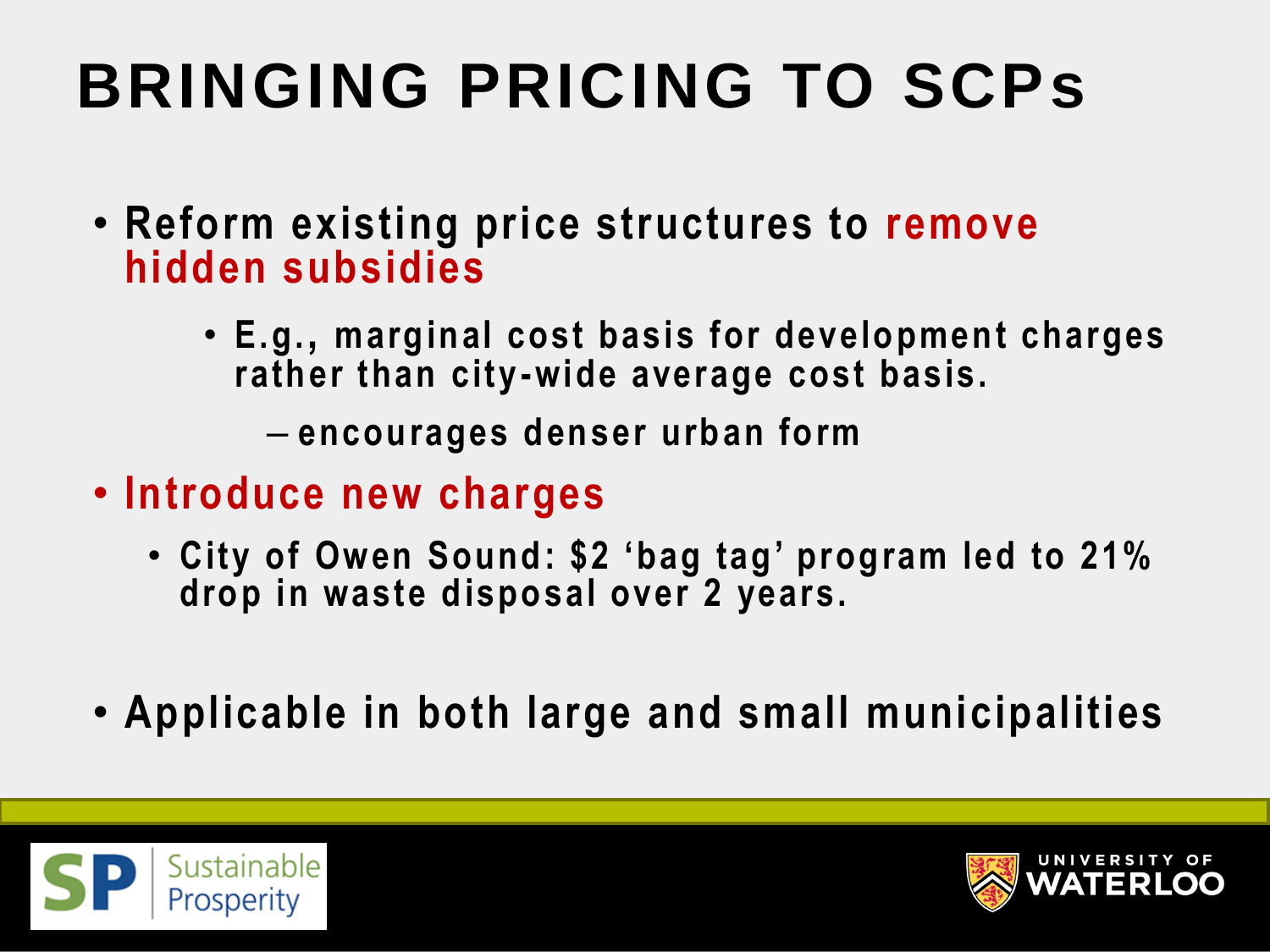#### **OTHER BENEFITS FROM MBI:**

- **More efficient use of urban services, and reduced demand for new infrastructure/ spending**
- **Diversify and possibly amplify revenue base**
	- **Shift dependence off property taxes**
	- **Charge costs to actual beneficiaries of the service, not general taxpayer**
		- **C ity of Vancouver: creation of solid w aste utility w ith user**  fee based on container size enabled a 5.7% reduction in **property taxes**



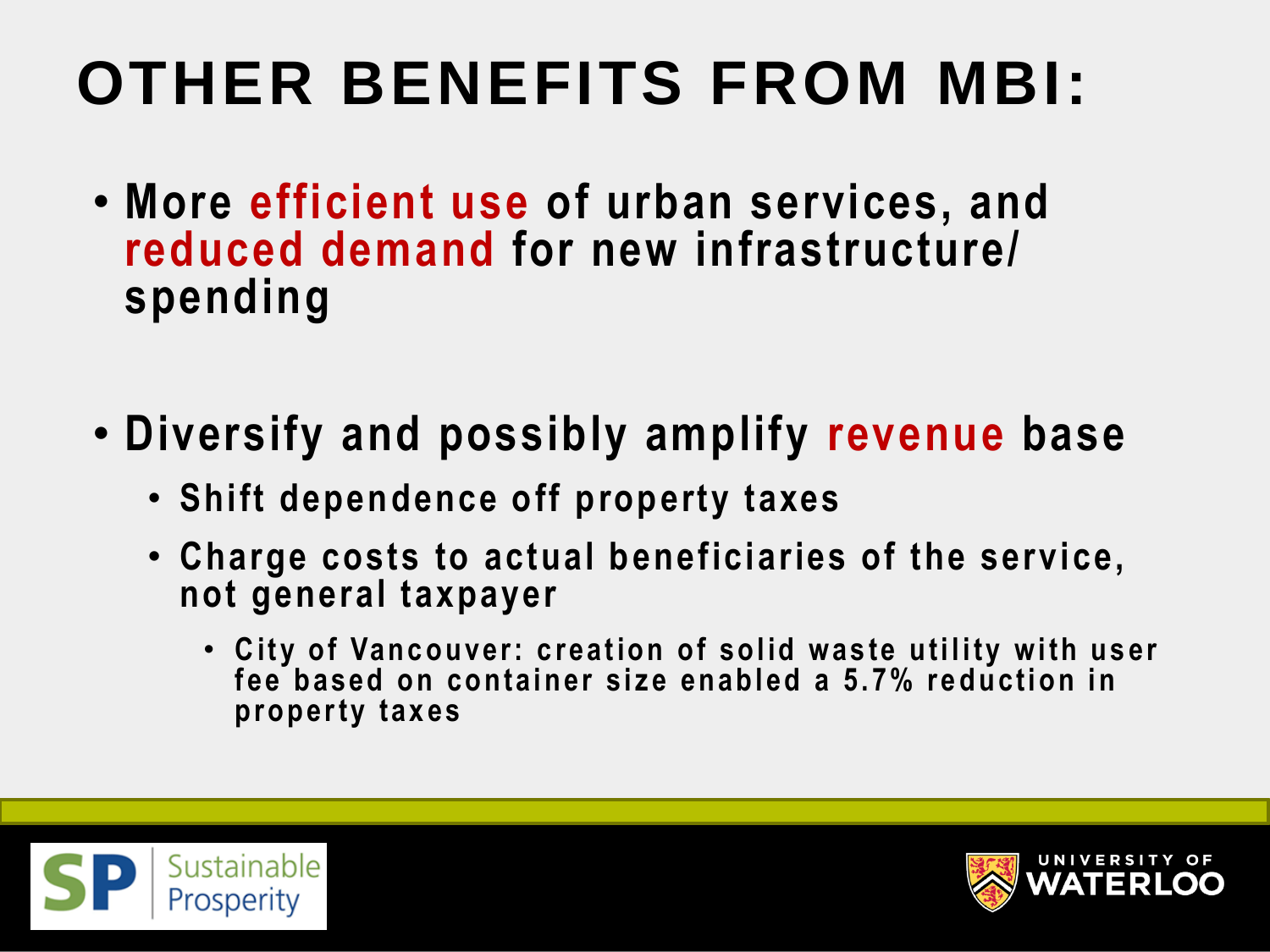## **OVERVIEW OF THE SAM TOOL**

#### • **Four sections:**

- **1) introduces the purpose;**
- **2) introduces MBIs;**
- **3) the MBIs / topic;**
- **4) a glossary of terms.**
- **Eight different environmental topics (section 3)**
- **Over 70 MBIs are identified for local level implementation.**



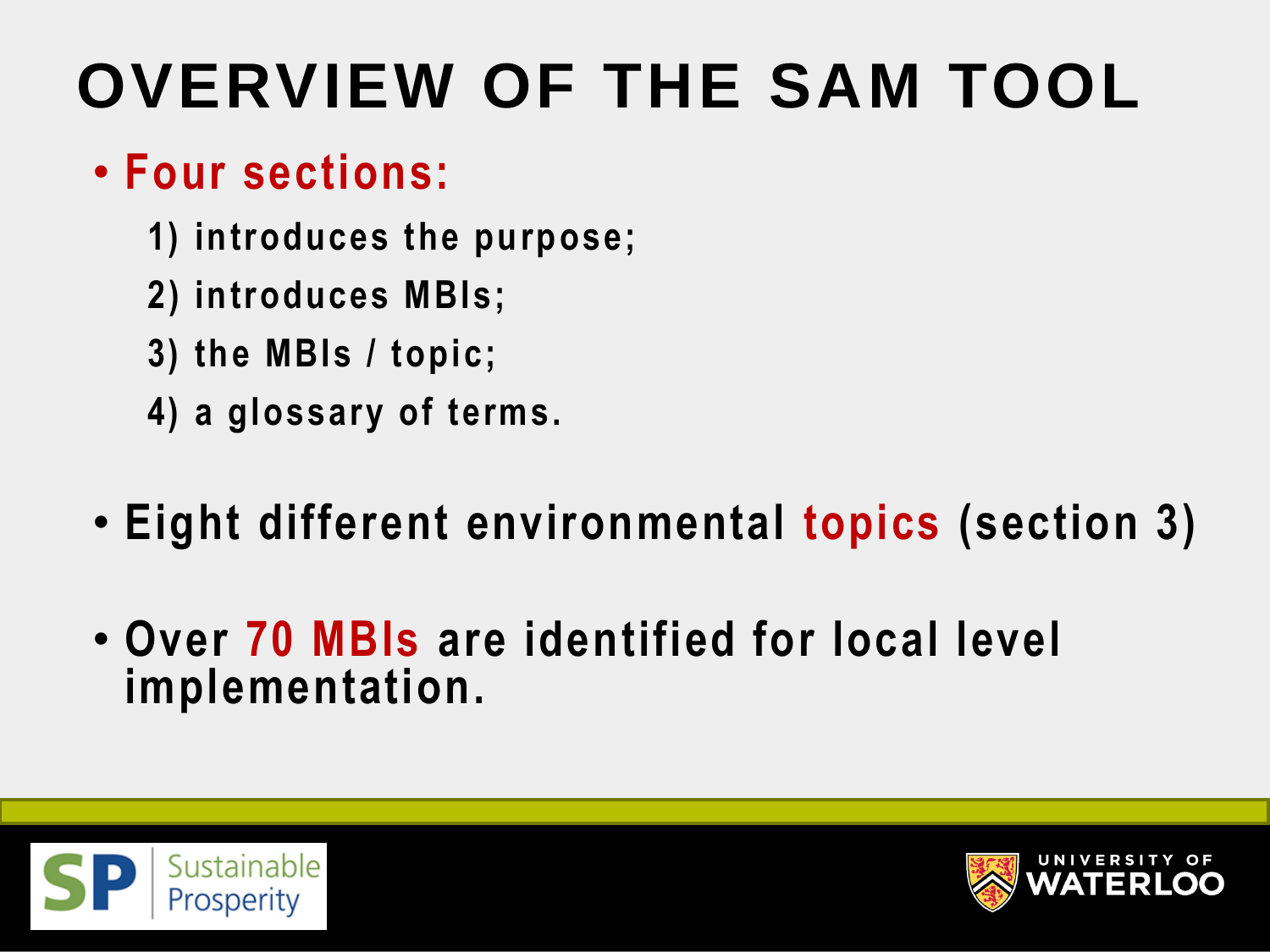#### **TRANSPORTATION (p.9)**

| <b>Tooic</b>            | Sub-topics                             | <b>MB<sub>is</sub></b>                                                                                                                                                                                                       |
|-------------------------|----------------------------------------|------------------------------------------------------------------------------------------------------------------------------------------------------------------------------------------------------------------------------|
| Transportation          | Modal split                            | Anti-idling pay-per-use<br>charges<br><b>Parking pricing</b><br>■ Subsidies for carpool<br>· Licensing commercial parking<br>space<br>· Peak-period licensing<br>Environmental choice label<br>+ Hybrid/EV parking locations |
|                         | Active<br>and public<br>transportation | ■ Subsidized bike parking<br>■ Subsidized security for<br>cycling<br>■ Subsidies for transit pass<br>Public transit pricing                                                                                                  |
|                         | Other                                  | Green public procurement<br>Partnership approach<br>Reporting requirements<br>Other subsidies, funds and<br>qrants<br>Scrappage incentives                                                                                   |
| <b>Price-based MRIs</b> | ● Right-based MBIs                     | Market-friction reduction MBIs                                                                                                                                                                                               |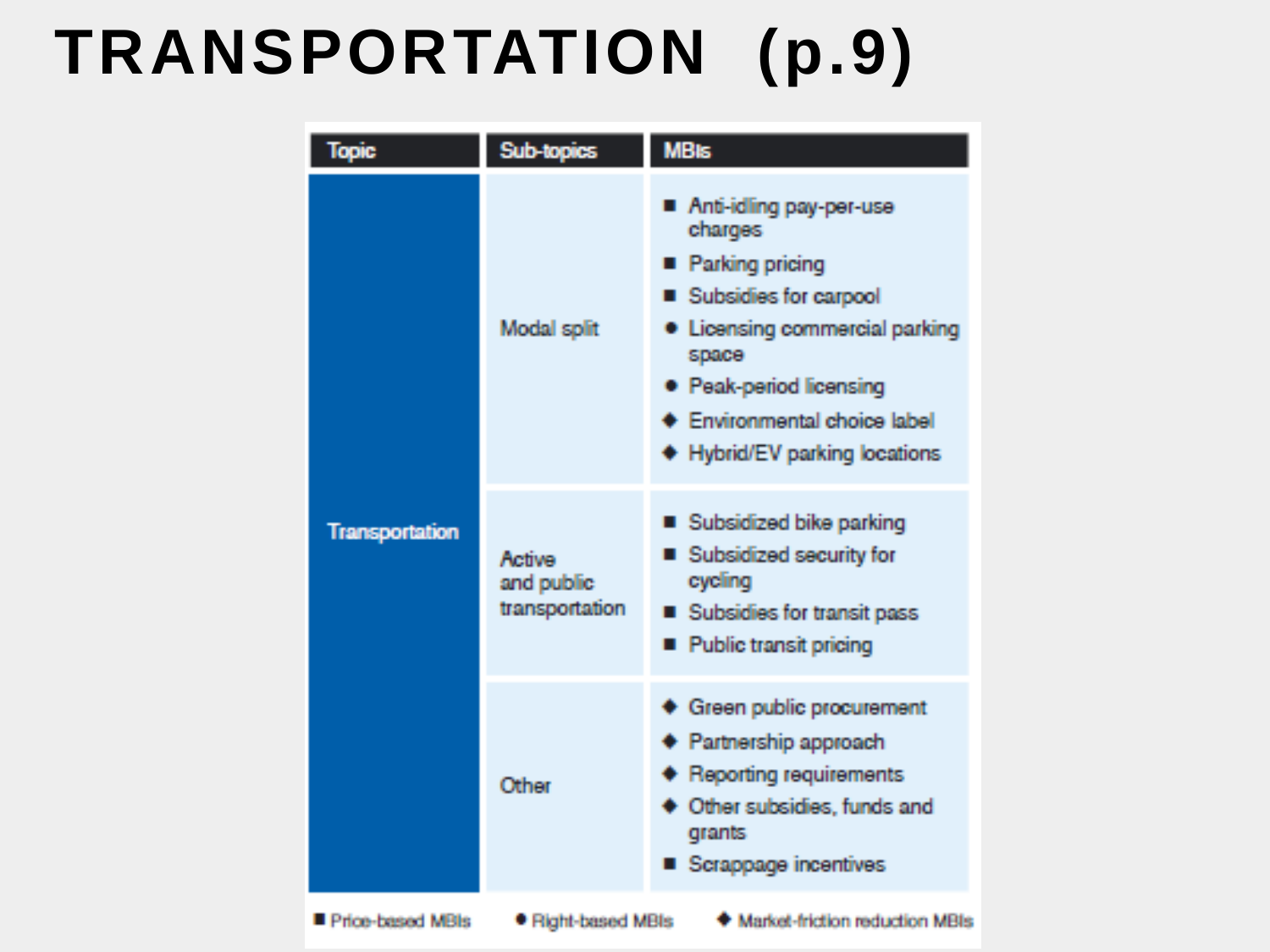#### **SOLID WASTE (p.11)**

| <b>Topic</b>       | <b>Sub-topics</b>           | <b>MBIs</b>                                                                                                                                                                           |
|--------------------|-----------------------------|---------------------------------------------------------------------------------------------------------------------------------------------------------------------------------------|
| <b>Solid Waste</b> | Waste<br>diversion          | <b>Waste pricing</b><br>■ Scrappage incentives<br>Subsidies for reusable water<br>bottle<br><b>+ Product labeling requirements</b><br>Environmental choice label<br>• Bag tag program |
|                    | Waste<br>disposal           | Residential waste tipping fees<br>Farm waste and bio-solids<br>management programs<br>High density residential disposal<br>programs                                                   |
|                    | <b>Energy</b> from<br>waste | District energy programs<br>Funds to support waste for<br>П<br>thermal heating and fuels                                                                                              |
|                    | Other                       | Green public procurement<br><b>+ Partnership approach</b><br>Reporting requirements<br>Other subsidies, funds and grants                                                              |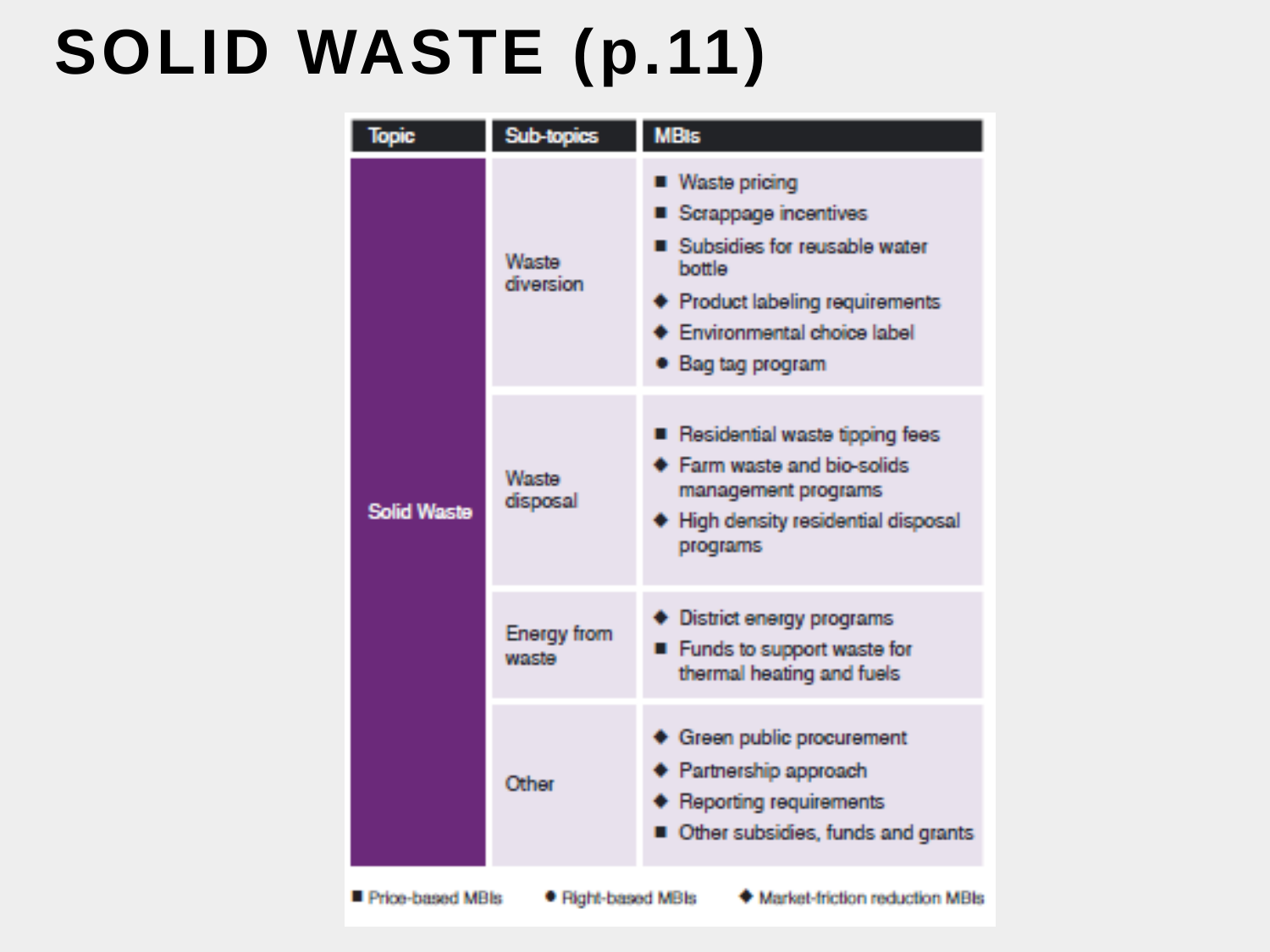#### **CLIMATE CHANGE (p.14)**

| <b>Topic</b>                                                                    | Sub-topics | <b>MBIs</b>                                                                                                                                                                                                                                                                                                                  |  |  |
|---------------------------------------------------------------------------------|------------|------------------------------------------------------------------------------------------------------------------------------------------------------------------------------------------------------------------------------------------------------------------------------------------------------------------------------|--|--|
| <b>Climate</b><br>Change                                                        | Mitigation | Anti-idling development charges<br>Anti-idling pay-per-use charges<br>■ Subsidy for renewable energy/<br>district energy                                                                                                                                                                                                     |  |  |
|                                                                                 | Adaptation | Storm water management<br>Partnership approach<br><b>Reporting requirements</b><br>Green public procurement<br>Incentive for urban canopy<br>Incentive for bio-swales<br>Environmental infrastructure-<br>based development charges<br>Funds to support environmental<br>infrastructure<br>Other subsidies, funds and grants |  |  |
| ● Right-based MBIs<br>Market-friction reduction MBIs<br><b>Price-based MBIs</b> |            |                                                                                                                                                                                                                                                                                                                              |  |  |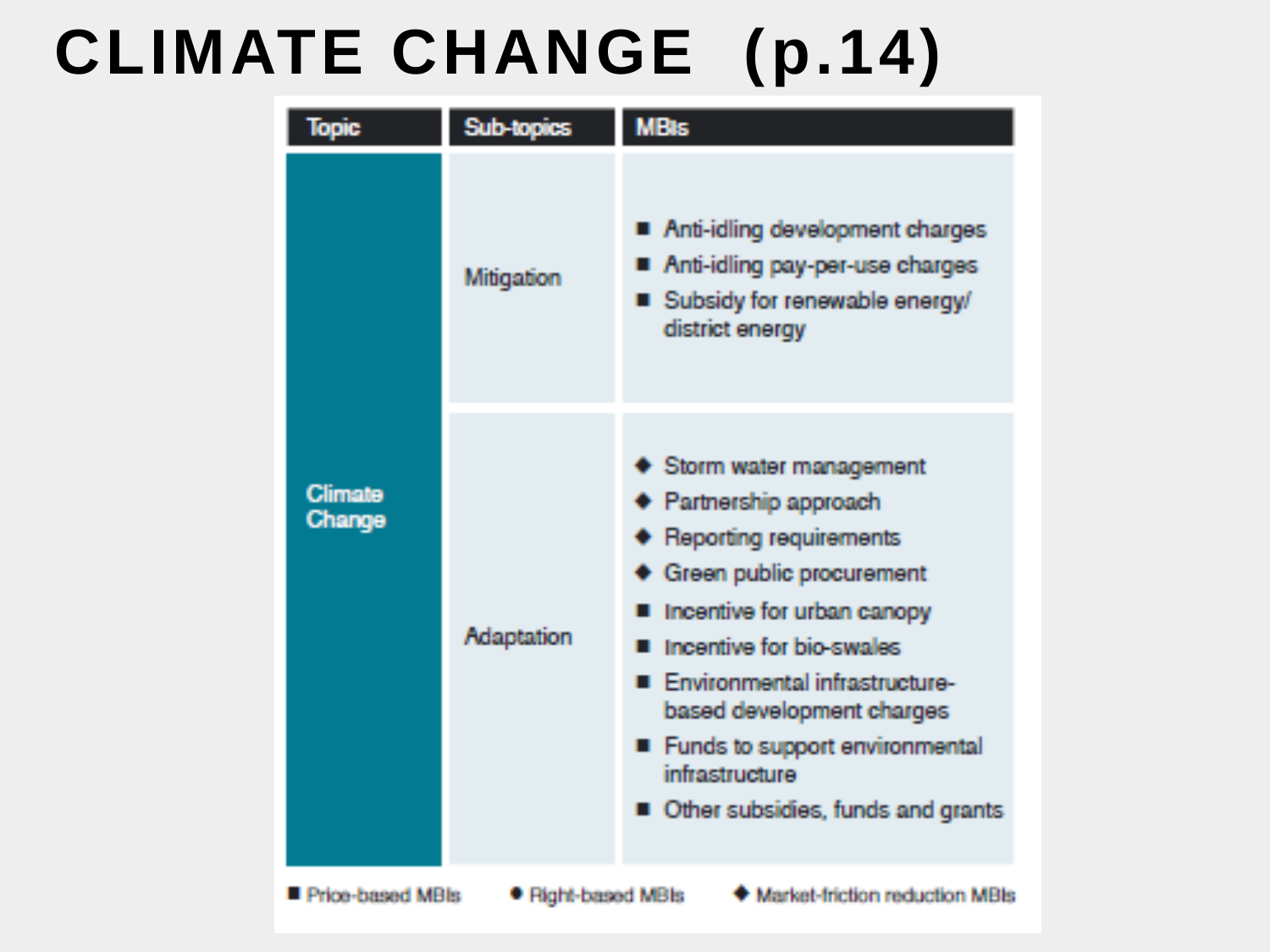# **GLOSSARY (pages 17-25)**

| <b>MBIs</b>        | <b>Description</b>   | <b>Topics and Subtopics</b> |
|--------------------|----------------------|-----------------------------|
| Name of the MBI in | Short description of | Location of this MBI        |
| alphabetical order | <b>MBI</b>           | in the SAM tool             |



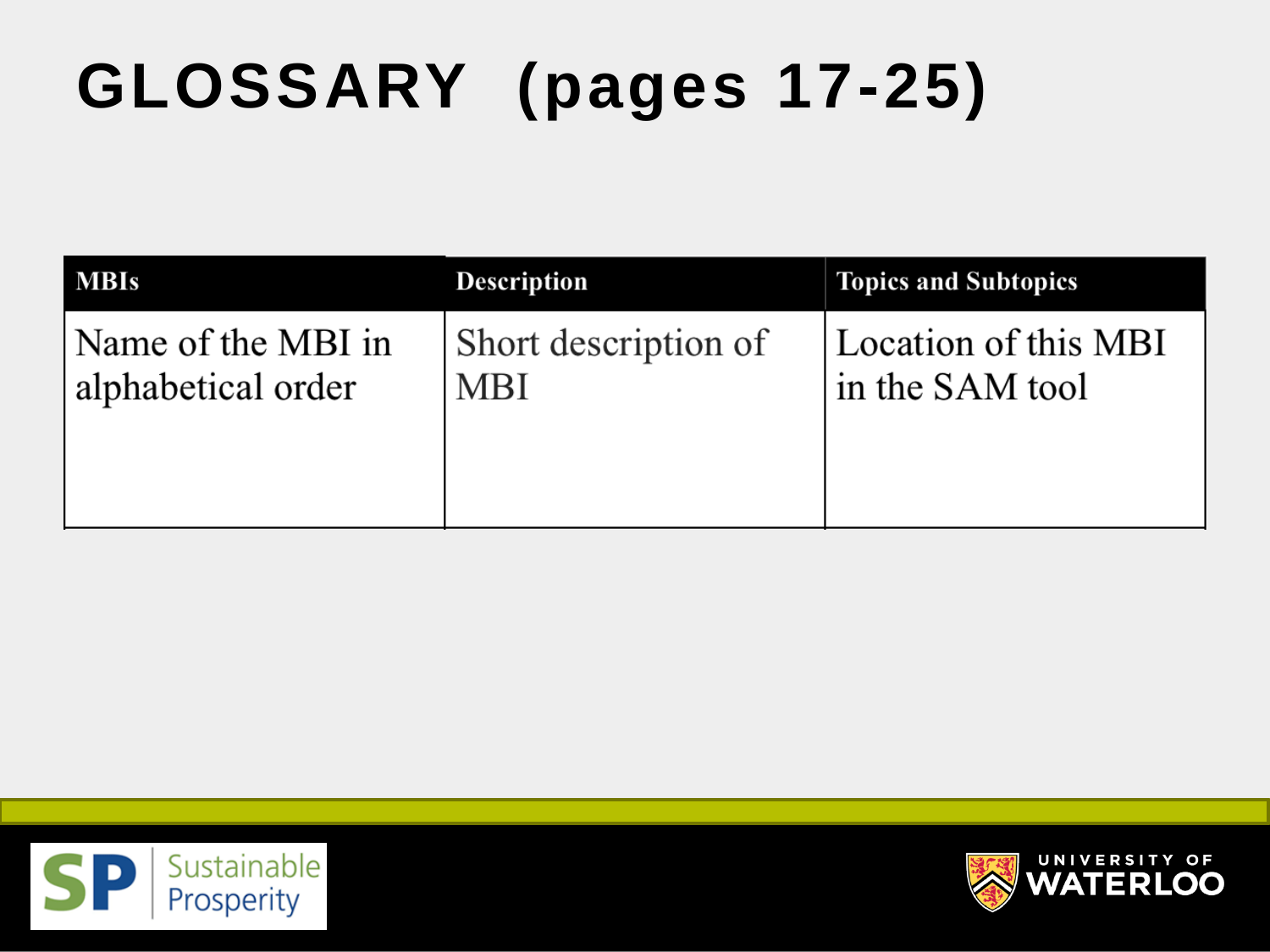### **KEY CONSIDERATIONS FOR USE**

- **The design of an MBI is important**
- **Complementary communication and education**
- **Stakeholder engagement**
- **Comprehensive (equity for users)**
- **Monitoring and revising**



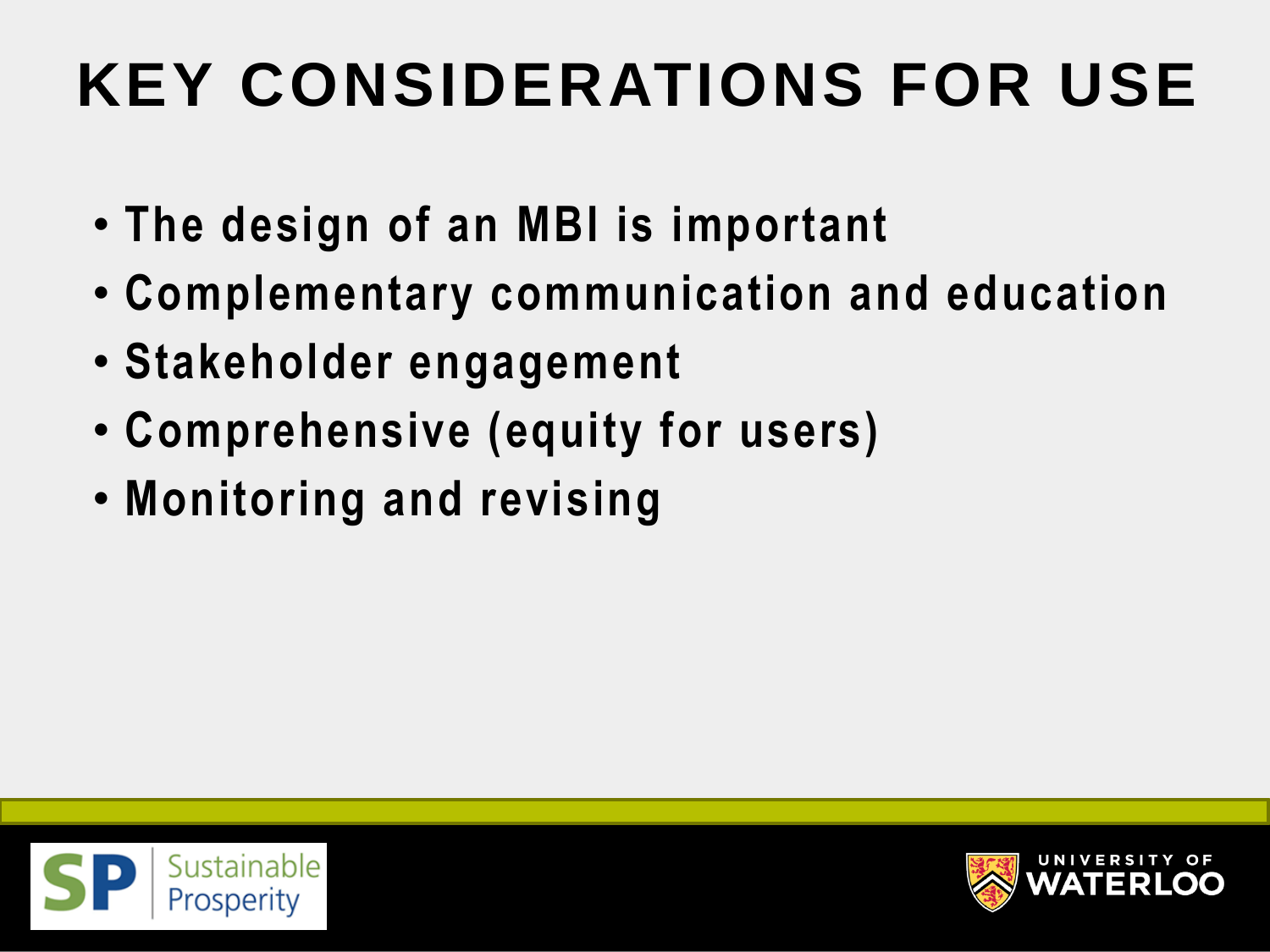# **IN CLOSING… THE SAM**

**Helps align price signals in your community with your sustainability goals**

**Provides an inventory of local-level marketbased instruments to support sustainability progress**

**Raises the profile of MBIs among the policy options for implementing a sustainable community plan**



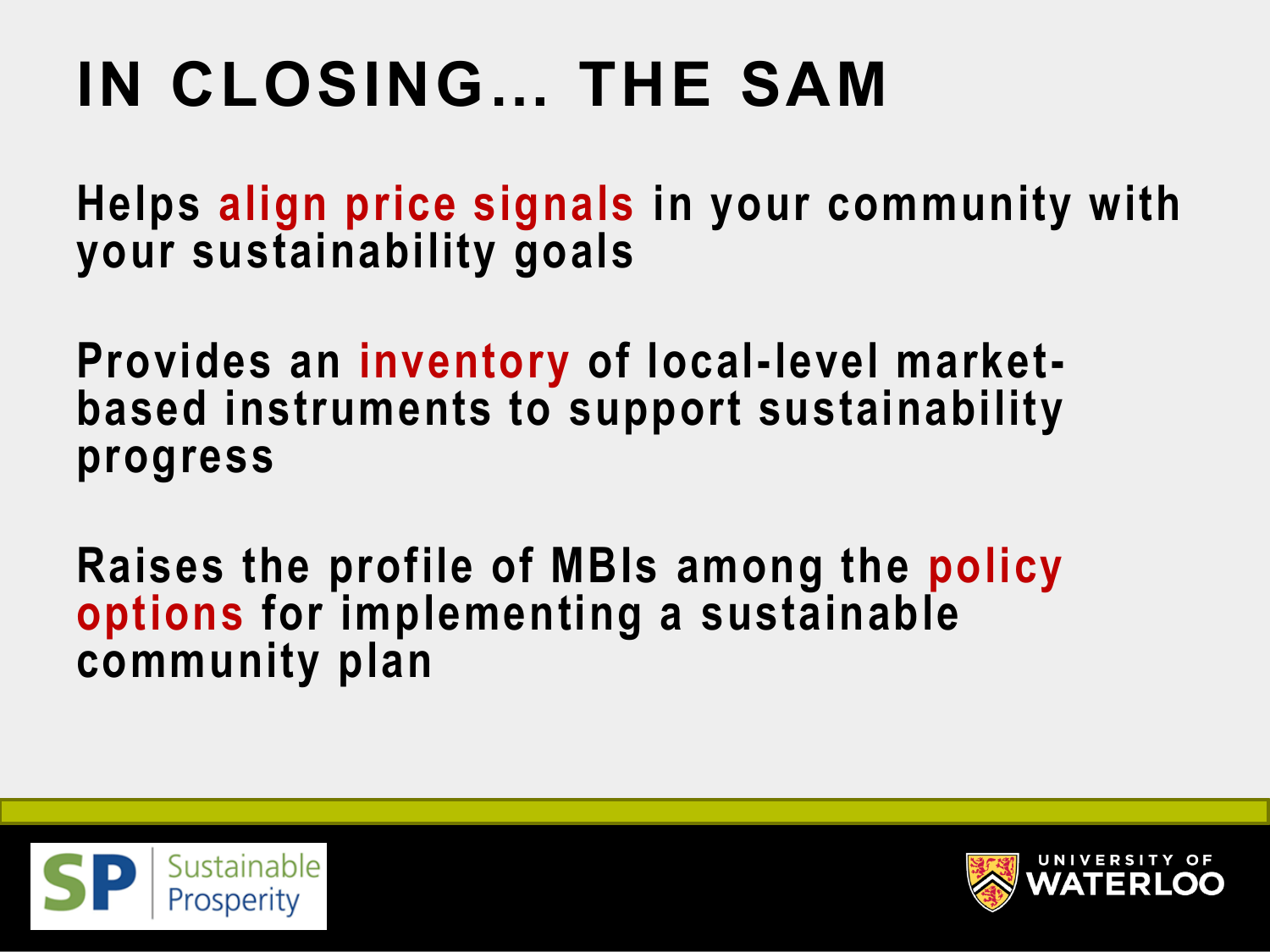# **MORE INFORMATION**

- **For more information on 'implementing sustainable community plans': <https://uwaterloo.ca/projectla21>**
- **For more information on Sustainable Prosperity's work: [http://www.sustainableprosperity.ca/researche](http://www.sustainableprosperity.ca/researcher-categories/sustainable-communities) r-categories/sustainable-communities**
- **SAM: <http://sustainableprosperity.ca/sam>**